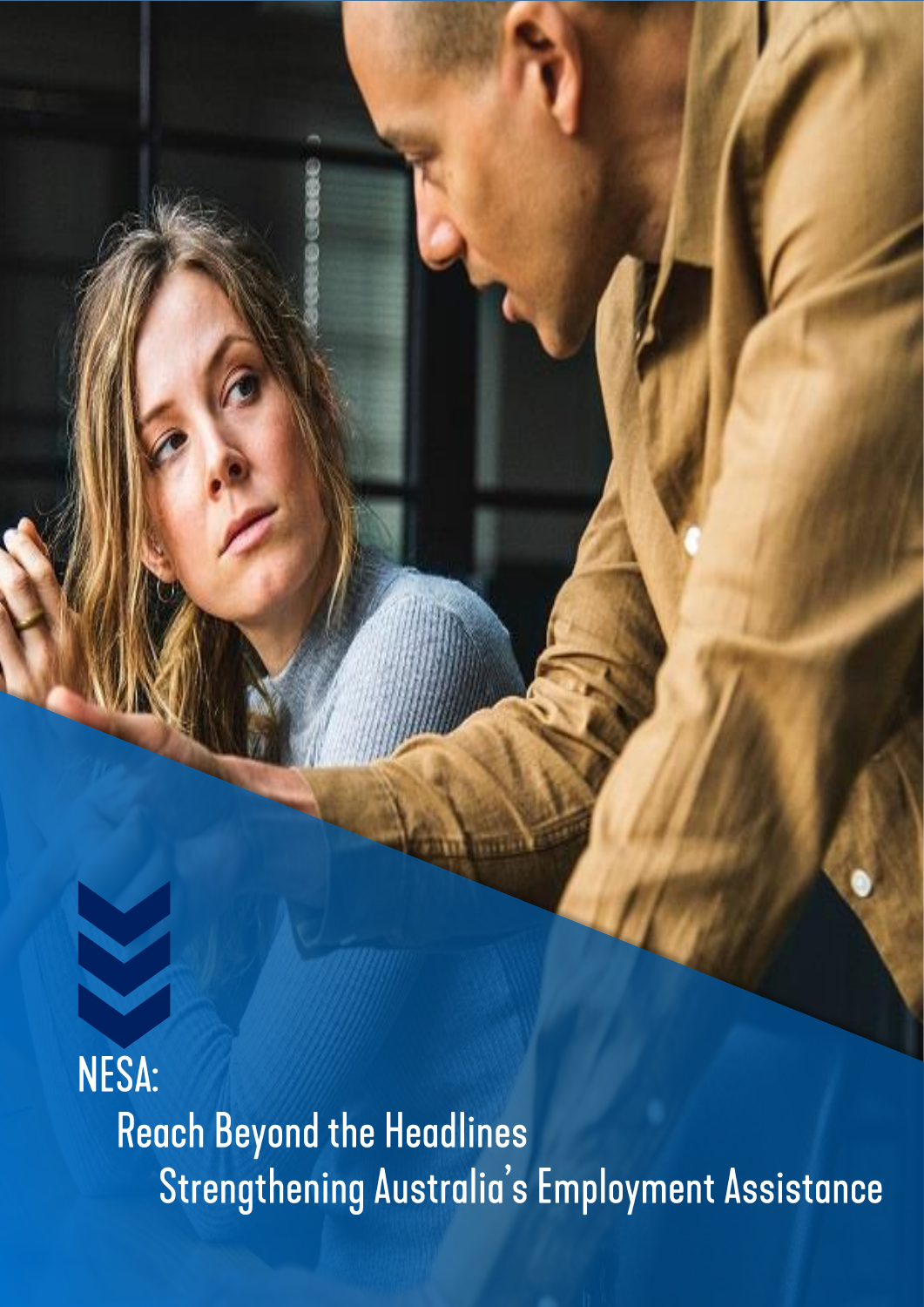

### **About NESA**

**The National Employment Services Association (NESA) established in 1997 is the peak body of the Australian employment services sector. NESA is dedicated to a vision of opportunity for everyone through employment and inclusion.** 

Employment inclusion and participation are cornerstones of the economic and social health of society. For the individual, employment participation is more than a means to income; it provides connection, purpose and inclusion. Employment participation and productivity are key drivers of economic growth and underpin the quality of life of all Australians enabling access to such things as a well-functioning health system, quality education and strong social safety net.

The Australian employment services sector plays a critical role in preparing Australians to participate productively in the labour market and connecting them to employment opportunities.

NESA's mission is to lead a sustainable, effective, and diverse employment services sector to support individual job seekers and employers and to contribute to our nation's achievement of employment participation objectives.

NESA membership encompasses the breadth of Australia's diverse labour market assistance programmes including Workforce Australia, Disability Employment Services (DES), the Community Development Program (CDP) and all complementary programs and services. A large proportion of NESA members deliver multiple programmes.

Our membership is extensive and diverse, and open to all contracted providers (for-profit, not-for-profit and public). To illustrate, of providers of Australia's largest employment programme – Workforce Australia – NESA members have a collective footprint covering 100% of Employment Regions.

NESA delivers intensive policy, operational and capacity building support to member organisations. NESA works collaboratively with Government Departments, agencies, and non-government stakeholders to support the effective delivery of labour market assistance and social policy. Our extensive membership and intensive member and stakeholder interaction provide unique insight into the policy and operational settings that underpin effective labour market assistance.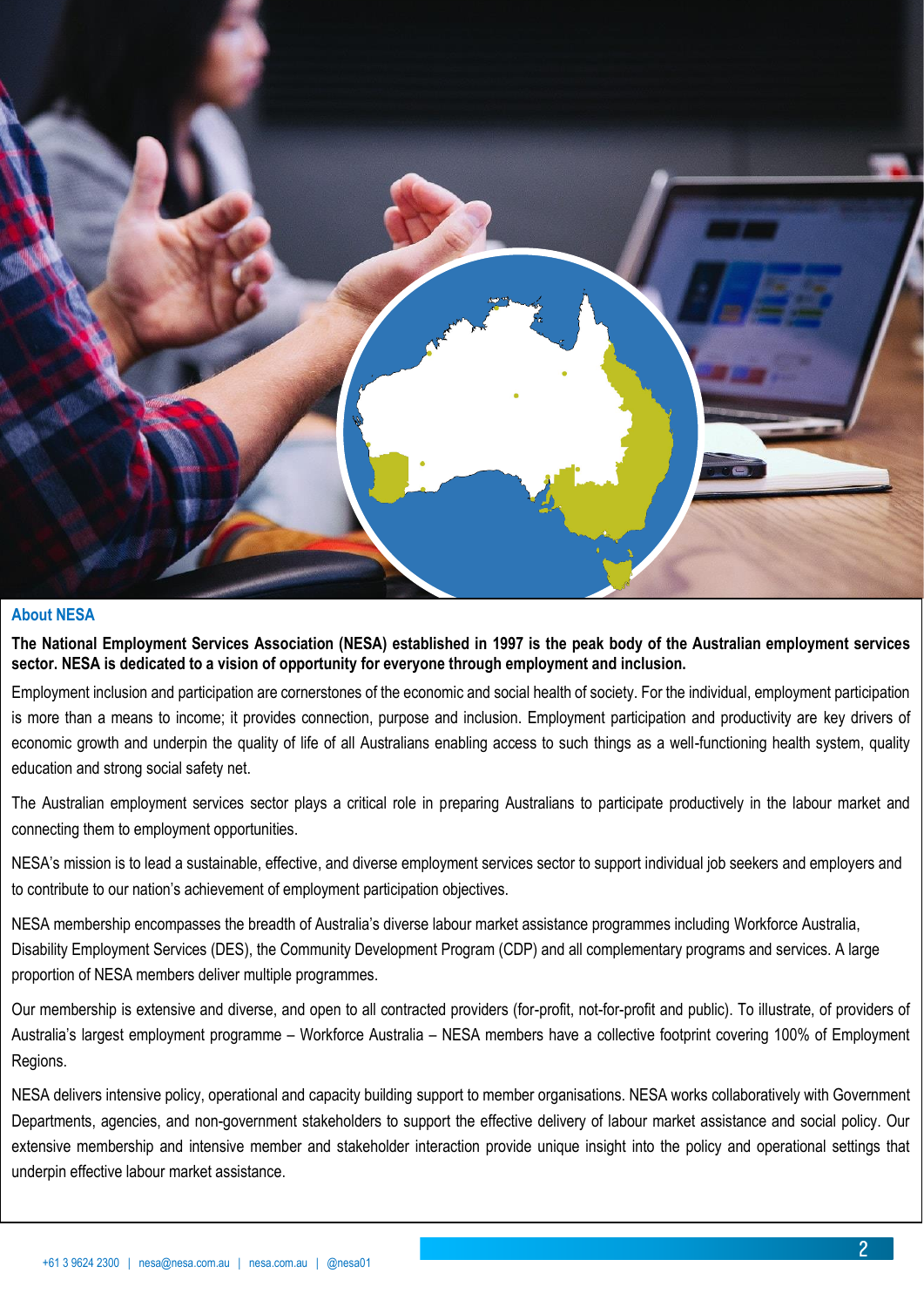### **Reach Beyond the Headlines**

Unemployment has serious economic and social impacts and is a scourge on Australia's social and economic wellbeing. The impacts of unemployment ripple throughout the fabric of our nation and result in huge social and economic costs that restrict our economy's productive potential and growth<sup>1</sup>. As the Philip Lowe Governor of the Reserve Bank stated, having a good job at a decent rate of pay is important for individual Australians and our collective good and economic prosperity<sup>2</sup>.

For individuals, being engaged in quality work is health-protective, providing positive personal development, self-esteem, sense of identity and social connection whereas the experience of unemployment and underemployment can have profound effects including strong impacts on physical and mental wellbeing. Research indicates unemployed people have more illness and disability than those of similar age who are employed and are at higher risk of death including through self-harm<sup>3</sup>.

There has been much celebration about the strength of recovery in the Australian labour market and the resulting positive impact on jobs growth and reducing unemployment. As indicated in the Treasurers 2022-2023 Budget Speech Australia has experienced a world leading bounce back from the heights of COVID-19 impacts including a reduction in unemployment to 3.9%; a level that is the equal lowest achieved in 48 years with prospects of further improvement<sup>4</sup>.

While our economic recovery is worthy of celebration, there is a dire need to ask the question, what level of unemployment or underutilisation of labour is acceptable?

Australia is committed to full employment; from an economic point of view unemployment represents a waste of society's scarce (and valuable) resources that lends to a permanent loss of society's potential output (GNP). Full employment is generally accepted to refer to a situation in which people who are willing to work at existing wages are able to get jobs readily and quickly move from one job to another if they wish. While in practice full employment does not mean 100% of people are employed, some level of frictional unemployment is unavoidable; however, it is generally accepted that under full employment no involuntary unemployment is persistent.

The Non-Accelerating Inflation Rate of Unemployment (NAIRU) is the lowest unemployment rate that can be sustained without causing wages growth and inflation to rise. NAIRU is a concept used to gauge how much 'spare capacity' there is in the economy and infer at what point full employment would be achieved. The NAIRU is not observable but is derived from analysis of the relationship between the unemployment rate and inflation (or wage growth).

There is a real risk that while we celebrate headline unemployment, we continue to underestimate the road to genuine full employment and ensuring that Australia's prosperity can be shared by all its citizens.

Researchers have known for a long time that the headline unemployment rate, which measures the unemployed as a percentage of the labour force, is a poor indicator of the efficiency of labour markets in utilising labour resources<sup>5</sup>. In the past the rate of underemployment moved fairly closely with the unemployment rate, providing a reasonable proxy for spare capacity in the labour market. However, more recently greater variation between unemployment and underemployment rates has been observed and economists have argued unemployment is no longer a reliable proxy for labour utilisation. It is argued that the focus on the headline unemployment rate has potentially led to understating the degree of spare capacity in the labour market and as such how close we are to a state of full employment<sup>6</sup>.

To fully understand utilisation of labour it is necessary to look beyond the headline unemployment rate and recognise the wider quantum of Australians that are not counted in this data, but nonetheless want work or more work and that underutilised labour capacity can assist achievement of economic growth.

 $^2$  The Labour Market and Spare Capacity, Philip Lowe Governor RBA, Address to a Committee for Economic Development of Australia (CEDA) Event Adelaide – 20 June 2019

<sup>1</sup> Sila U. & V Dugain 2019,"Income poverty in Australia: Evidence from the HILDA survey", OECD Economics Dep Working Paper, No.1539, OECD Pub Paris, https://doi.org/10.1787/322390bf-en

<sup>3</sup> Health and Unemployment D Dooley, J Fielding, and, and L Levi Annual Review of Public Health 1996 17:1, 449-465

<sup>4</sup> Budget Speech 2022-23 Delivered on 29 March 2022 on the second reading of the Appropriation Bill (No. 1) 2022-23 accessed online https://ministers.treasury.gov.au/ministers/josh-frydenberg-2018/speeches/budget-speech-2022-23

<sup>&</sup>lt;sup>5</sup> Pressing Towards Full Employment? The Persistence Of Underemployment In Australia; Iain Campbell JOURNAL OF AUSTRALIAN POLITICAL ECONOMY No 61, 2008

<sup>6</sup> Estimating the NAIRU and the Unemployment Gap Tom Cusbert\* RBA Bulletin June 2017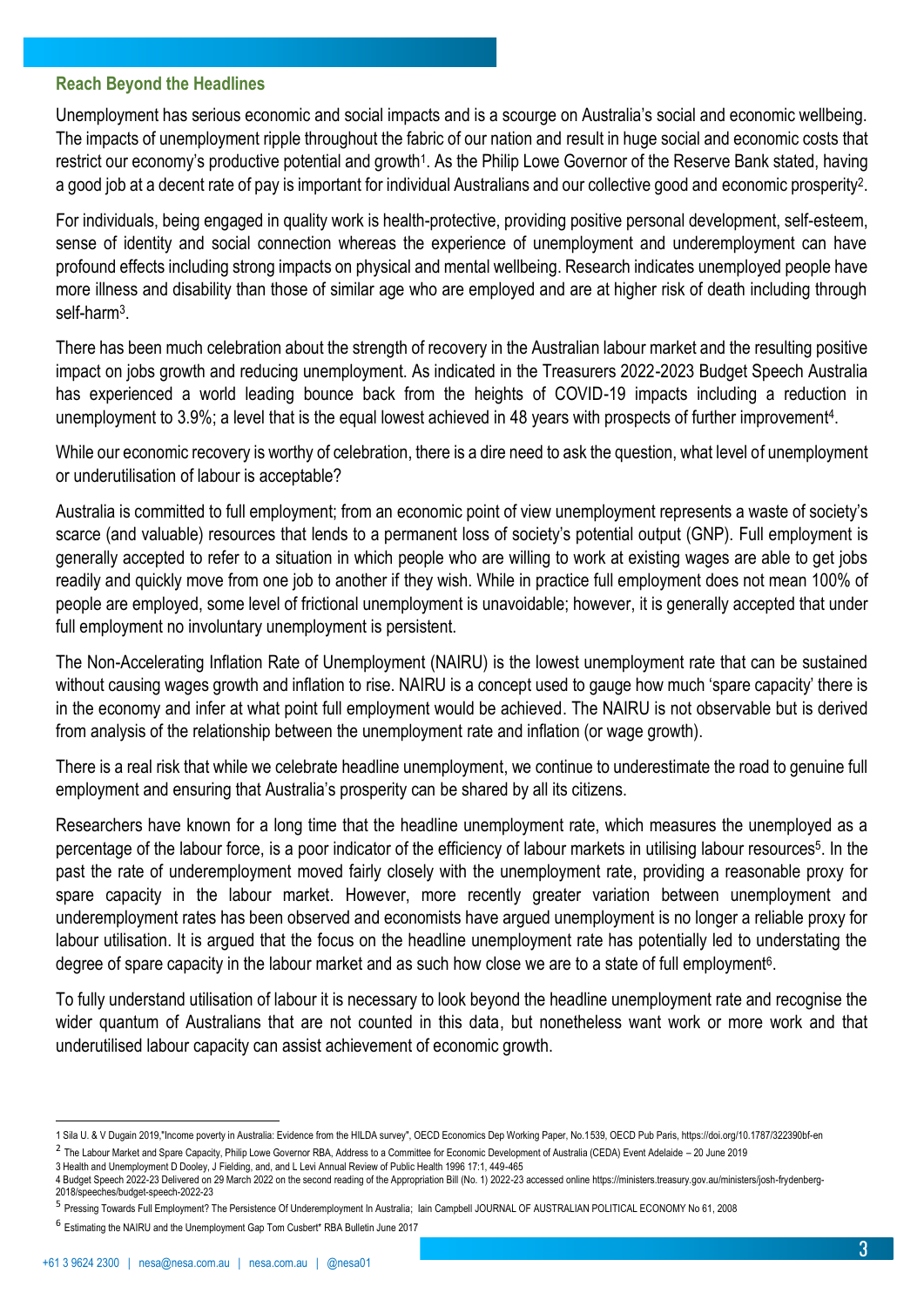

As can be seen those people counted as unemployed by the ABS (using internationally recognised standards) represent only 23% of all Australians wanting work or more work.

From an economic perspective, the longer people are unemployed the less likely they are going to be able to contribute to the economy due to issues such as skills atrophy also termed the scarring effects of unemployment. As such the length of unemployment is at least as important as the unemployment rate from both an economic and social perspective particularly social concerns such as financial hardship and poverty.

Long-term unemployment is defined by the ABS as duration of job search of 52 weeks or more. While Australia's unemployment rate is at a relatively low 3.9%; 1 of every 4 unemployed persons has been looking for work for more than 52 weeks; with the average duration of job search amongst all long-term unemployed job seekers being 165.2 weeks. 60% of all people classified as long term unemployed have been job searching for more than 104 weeks, making them very long term unemployed.

Australia's long term unemployment problems reinforce that despite the perception, our low unemployment is not indicative of our proximity to full employment. It must be concluded that Australia needs to maintain focus and initiatives to address long term unemployment if we are genuinely in pursuit of the goal of full employment, defined as being the absence of persistent involuntary unemployment.

Long-term unemployed people are more likely to be older and male and have lower levels of formal education and previously held jobs in lower skill occupations than those who have been short term unemployed; but can impact diverse people, e.g:. Australia's long term unemployed currently includes 11% of people who are tertiary qualified. As noted by the Reserve Bank of Australia the long-term unemployed are more than twice as likely to leave the labour market as find employment in a given month. This is consistent with longer-term unemployed people becoming discouraged from searching for work<sup>8</sup>. As such the long term unemployed are likely to flow into categorisation of Not in the Labour Force and become part of the growing population of hidden unemployed.

The headline focus on unemployment fails to give due recognition to the wasted capacity and potential poverty trap that is encompassed in underemployment. The best form of welfare is a job has been a persistent mantra over recent times. However, what if that job does not provide a decent living for individuals and families?

<sup>7</sup> Australia Bureau of Statistics/latest-release

<sup>8</sup> Long-term Unemployment in Australia, Natasha Cassidy, Iris Chan, Amelia Gao and Gabrielle Penrose[\*] RBA Bulletin Dec 2020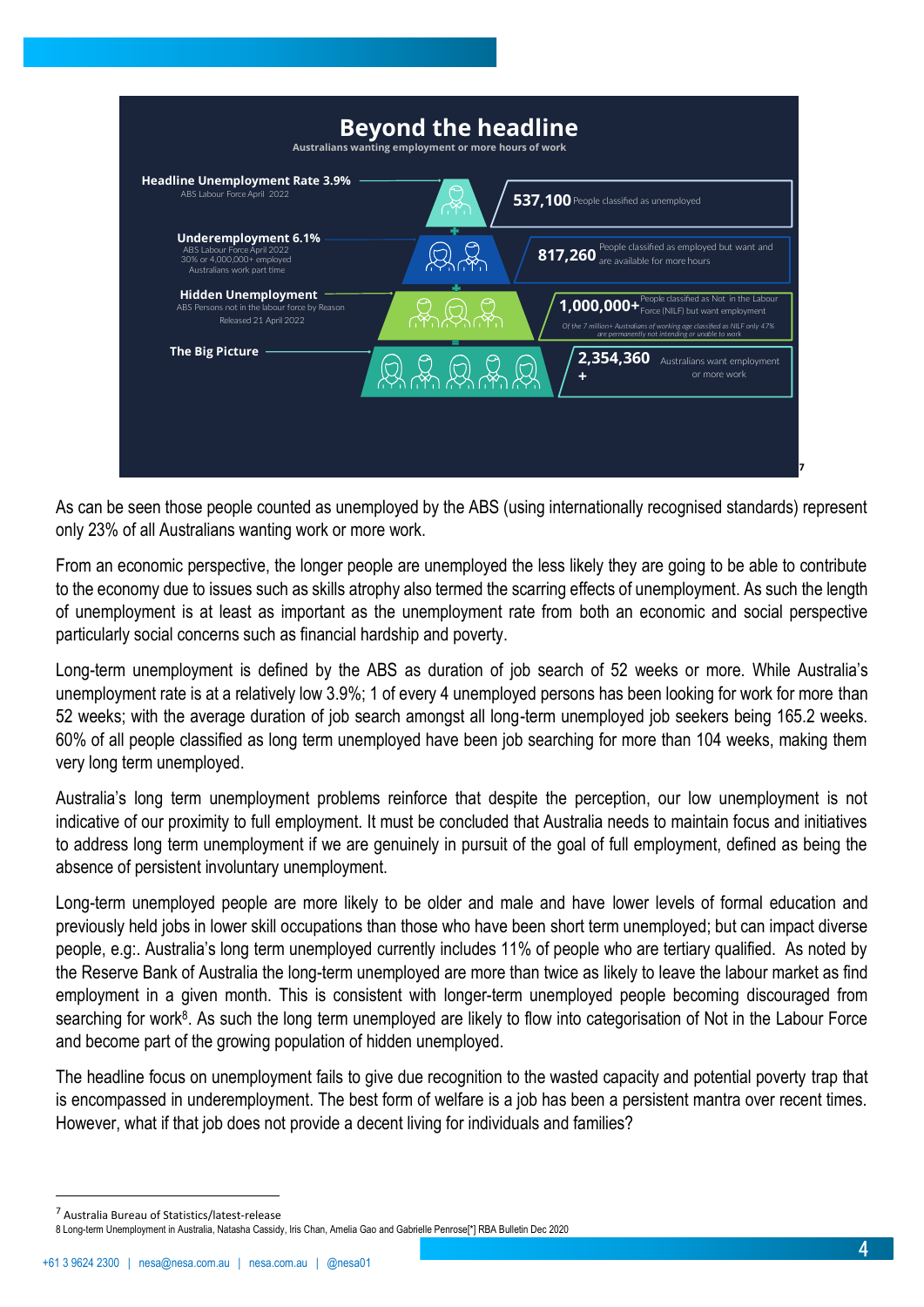To reflect, of the 935,283 Australians who are in receipt of JobSeeker or Youth Allowance (Other) income support approximately 22% (202,883) have declared earnings; but earn so little they are still eligible for income support<sup>9</sup> .

The Reserve Bank of Australia noted that one of the most significant changes to the Australian labour market in recent decades has been the rise in the share of part-time employment to account for nearly one-third of total employment<sup>10</sup> with Australia having the highest rate of casualisation in the OECD. The number of Australians caught in long term underemployment has grown and a continued absence of policy intervention will see more people with tenuous attachment to the labour market and caught in working poverty.

The International Labour Organisation (ILO) has recommended that "given the critical role labour market policies and employment services have played in this COVID-19 and past crises, countries should maintain or increase funding for Public Employment Services and Active Labour Market Program providers as lockdowns are eased and recovery begins, to support effective transitions in the labour market"<sup>11</sup>. As indicated in the graph below, prior to COVID-19 Australia had seen continued reductions to investment in employment assistance including redirection of investment from programs assisting the long term unemployed to other programs.





## **NESA advocates the following recommendations to strengthen stewardship and effective development of Australia's employment assistance to deliver an inclusive recovery and genuine full employment.**

A. The Government reaffirms commitment to pursuit of genuine full employment and an inclusive recovery with a focus on eliminating long term involuntary unemployment and underemployment.

<sup>&</sup>lt;sup>9</sup> DSS Demographics December 2021 sourced online at data.gov.au

 $10$  The Rising Share of Part-time Employment Reserve Bank of Australia 2017

<sup>&</sup>lt;sup>11</sup> ILO - Labour market policies and employment services are critical ingredients of the COVID-19 policy responses 18 Aug 2020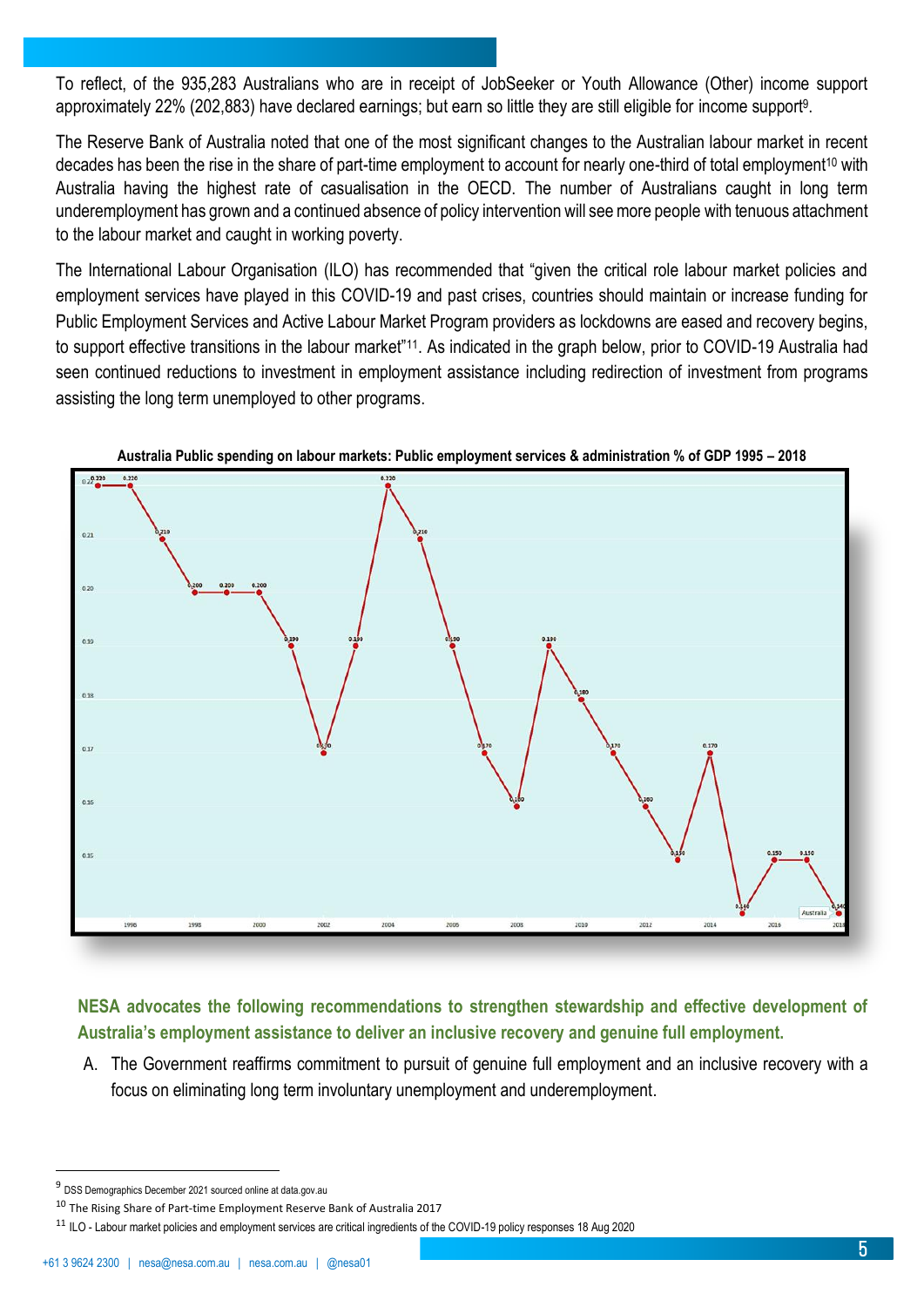- B. Increased targeted policy responses to ensure those job seekers most disadvantaged and least likely to gain employment without assistance are prioritised. For example, responses to address the complex needs of disadvantaged job seekers as part of all employment and job creation initiatives such as higher employer subsidies for long term unemployed and other cohorts that evidence indicates face substantial barriers to economic participation, e.g. Indigenous and mature aged job seekers and people living with a disability.
- C. Improved policy responses to hidden unemployment with strategies to reengage discouraged job seekers and address their key barriers to economic participation (e.g. training, skills and age discrimination<sup>12</sup>)
- D. Improved policy responses to address underemployment including increased access to employment service assistance for both income support recipients and non-recipients earning less than the National Minimum Wage.
- E. The Department of Education Skills and Employment (DESE) has responsibility for all aspects of stewardship of Australian employment services encompassing but not limited to policy, program design, funding, procurement, contract management, managing access to clients, quality assurance and complaints, evaluation and IT systems. Maintaining integrity and accountability requires perceived or actual potential conflicts of interest to be addressed. Arguably, the Department as the main digital employment service provider, now has additional potential conflicts of interest that may influence its decision making, policy advice and recommendations.

In accordance with the recommendations of the Productivity Commission "Introduction of Competition and Informed User Choice into Reforms to Human Services" for the "implementation and ongoing maintenance of sound stewardship arrangements introduce greater independence in service regulation<sup>13</sup>:

- The model for Government provision or procurement of goods and services should separate the interests of policy (including funding), regulation and service provision, and should encourage a diversity of providers (Chapter 1: Competition principles)
- Governments should retain a stewardship function, separating the interests of policy (including funding), regulation and service delivery. (Vest rulemaking and regulation with a body independent of government's policy (including funding role). (Chapter 2: Human services)
- F. Ensuring that programs and initiatives delivered by government are effective is vital so that public money is invested well. Efficient and effective public policy must be informed by solid evidence about what actually works, for whom, under what circumstances, and at what cost<sup>14</sup>. Strengthen the evidenced based approach to the development and implementation of policy responses via the establishment of an independent body to provide expert contribution and oversight to research and evaluation of employment assistance programs including digital services.
- G. Ensure quality independent research and evaluation into labour market assistance is supported via establishment of a research and development fund and provision of accessible and comprehensive data to achieve evidence driven continuous improvement and innovation.

 $12$  ABS Barriers and Incentives to Labour Force Participation, Australia, Factors that influence how people participate in the labour market and the hours they work, Aug 2020

<sup>13</sup> Introducing Competition and Informed User Choice into Human Services: Reforms to Human Services, Productivity Inquiry Report 2017

<sup>13</sup> Source: The Australian Government Competition Policy Review Final Report 2015

<sup>14</sup> Productivity Commission 2013, Better Indigenous Policies: The Role of Evaluation, Roundtable Proceedings, Productivity Commission, Canberra